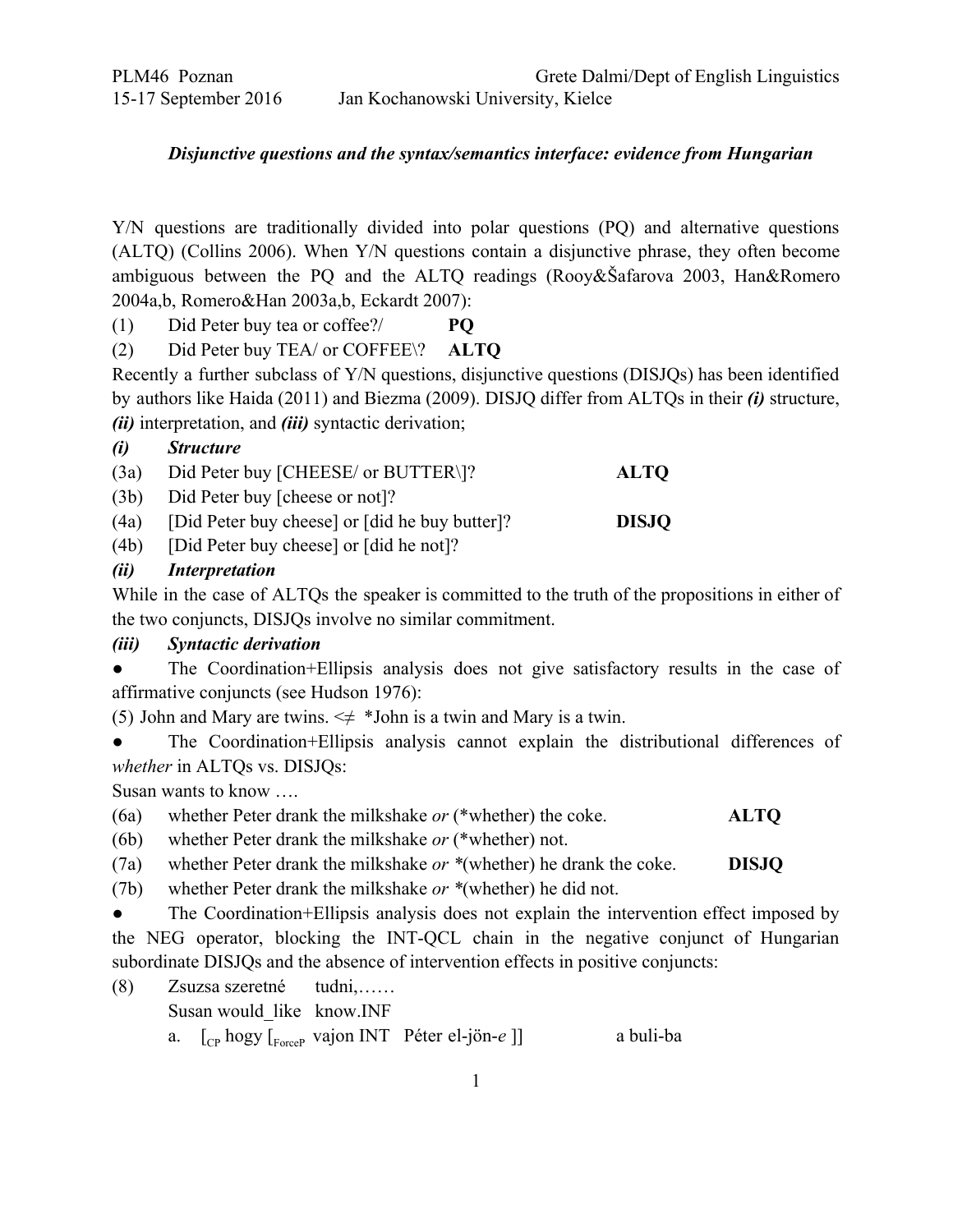PLM46 Poznan Grete Dalmi/Dept of English Linguistics

that whether Peter PFX-comes-QCL the party-into

vagy  $\lbrack_{\text{CP}}$  (hogy)  $\lbrack_{\text{ForceP}}$  (vajon) INT nem jön- $(*-e)$  el *pro*]]. or that whether  $\overline{NOT}$  comes  $(\sqrt{*}QCL)$  PFX (he) 'Susan would like to know whether Peter is coming to the party or whether he is not coming.'

b.  $\lbrack_{\text{cp}}$  hogy  $\lbrack_{\text{ForceP}}$  vajon INT Péter el-jön-e ]] a buli-ba that whether Peter PFX-comes-QCL the party-into vagy [<sub>CP</sub> (hogy) [<sub>ForceP</sub> (vajon) INT TV-t néz-e *pro*]] or that whether TV-ACC watches-(QCL) (he) 'Susan would like to know whether Peter is coming to the party or whether he is watching TV.'

Beck&Kim (2006) report similar intervention effects in English, German, Korean and Hungarian ALTQs: association between the licensing INT operator and the disjunctive phrase is blocked by intervening operators such as NEG, ONLY and EVEN.

**3** The facts listed in *(i)-(iii)* argue in favour of the Conjunction Reduction+Extraction analysis (over the Coordination+Ellipsis via OP-movement analysis (contra Han&Romero 2004a,b). Hungarian subordinate disjunctive questions show intervention effects, similar to those attested in *wh*-questions and alternative questions. This necessitates an extension of Beck&Kim's (2006) local disjunction+alternative sets analysis to DISJQs, given that intervention effects are incompatible with OP-movement.

#### *References*

Beck, Sigrid & Kim, Shim-Sook 2006. Intervention effects in alternative questions. *Journal of Comparative Germanic Linguistics* 9: 165-208.

Biezma, Maria 2009. Alternative questions and the cornering effect. *Proceedings of SALT* 19: 000

000.

Collins, P. 2006. Clause types. In Bas Aarts & April McMahon (eds), *The Handbook of English Linguistics* 180-198. Oxford: Blackwell.

Eckardt, Regine. 2007. The syntax and semantics of embedded *yes/no* questions. Schwabe, K. & S. Winkler (eds): *On information structure, meaning and form. Linguistik Aktuell 100*.

447

466. Amsterdam: Benjamins.

Haida, Andreas 2011. On the semantics and pragmatics of Yes/No questions. Yes/No question